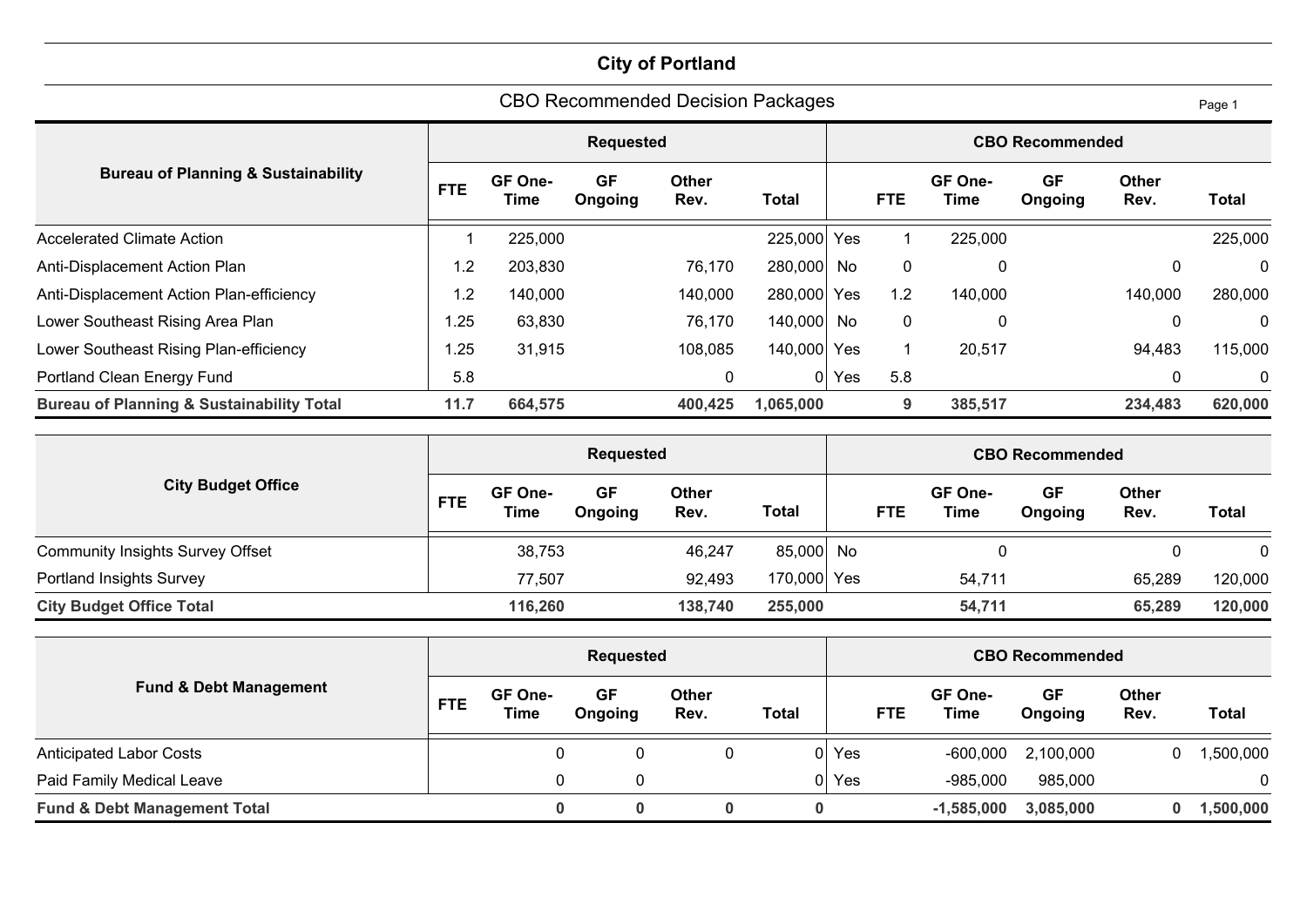| <b>CBO Recommended Decision Packages</b>               |                                                                                      |                 |                      |                      |              |     |            |                        |                        |                      | Page 2       |
|--------------------------------------------------------|--------------------------------------------------------------------------------------|-----------------|----------------------|----------------------|--------------|-----|------------|------------------------|------------------------|----------------------|--------------|
|                                                        |                                                                                      |                 | <b>Requested</b>     |                      |              |     |            |                        | <b>CBO Recommended</b> |                      |              |
| <b>Office for Community Technology</b>                 | <b>FTE</b>                                                                           | GF One-<br>Time | <b>GF</b><br>Ongoing | <b>Other</b><br>Rev. | <b>Total</b> |     | <b>FTE</b> | GF One-<br><b>Time</b> | <b>GF</b><br>Ongoing   | <b>Other</b><br>Rev. | <b>Total</b> |
| <b>OCT</b> - Financial Analyst III                     |                                                                                      |                 | 76,620               |                      | 76,620       | Yes |            |                        | 0                      |                      | 0            |
| <b>Office for Community Technology Total</b>           |                                                                                      |                 | 76,620               |                      | 76,620       |     |            |                        | $\bf{0}$               |                      | $\bf{0}$     |
|                                                        | <b>Requested</b><br><b>CBO Recommended</b>                                           |                 |                      |                      |              |     |            |                        |                        |                      |              |
| <b>Office of Equity &amp; Human Rights</b>             | <b>FTE</b>                                                                           | GF One-<br>Time | <b>GF</b><br>Ongoing | <b>Other</b><br>Rev. | <b>Total</b> |     | <b>FTE</b> | GF One-<br><b>Time</b> | <b>GF</b><br>Ongoing   | <b>Other</b><br>Rev. | <b>Total</b> |
| Civil Rights Title VI Program Increase Staff Capacity  |                                                                                      | 0               | 56,528               | 67,457               | 123,985      | Yes |            | 0                      | 56,528                 | 67,457               | 123,985      |
| <b>OEHR Continuation of Services</b>                   | 0.1                                                                                  | $\mathbf 0$     | 45,663               | 54,492               | 100, 155     | Yes | 0          | 34,406                 | 16,105                 | 60,275               | 110,786      |
| OEHR Professional Learning and Technical<br>Assistance |                                                                                      |                 | 45,592               | 54,408               | 100,000      | No  |            |                        | 0                      | 0                    | $\mathbf 0$  |
| <b>Office of Equity &amp; Human Rights Total</b>       | 34,406<br>1.1<br>147,783<br>176,357<br>324,140<br>72,633<br>127,732<br>$\bf{0}$<br>1 |                 |                      |                      |              |     |            |                        | 234,771                |                      |              |

|                                               | <b>Requested</b> |                        |               |               |         |      | <b>CBO Recommended</b> |                        |               |                      |              |  |  |
|-----------------------------------------------|------------------|------------------------|---------------|---------------|---------|------|------------------------|------------------------|---------------|----------------------|--------------|--|--|
| <b>Office of Government Relations</b>         | <b>FTE</b>       | GF One-<br><b>Time</b> | GF<br>Ongoing | Other<br>Rev. | Total   |      | <b>FTE</b>             | GF One-<br><b>Time</b> | GF<br>Ongoing | <b>Other</b><br>Rev. | <b>Total</b> |  |  |
| <b>Tribal Relations Program Enhancement</b>   |                  |                        | 68,389        | 81,611        | 150,000 | Yes  |                        |                        | 68,389        | 81,611               | 150,000      |  |  |
| Tribal Relations Program Enhancement - Offset |                  |                        | 34,195        | 115,805       | 150,000 | . No | $\mathbf 0$            |                        |               |                      | 0            |  |  |
| <b>Office of Government Relations Total</b>   |                  |                        | 102.584       | 197,416       | 300,000 |      |                        |                        | 68,389        | 81,611               | 150,000      |  |  |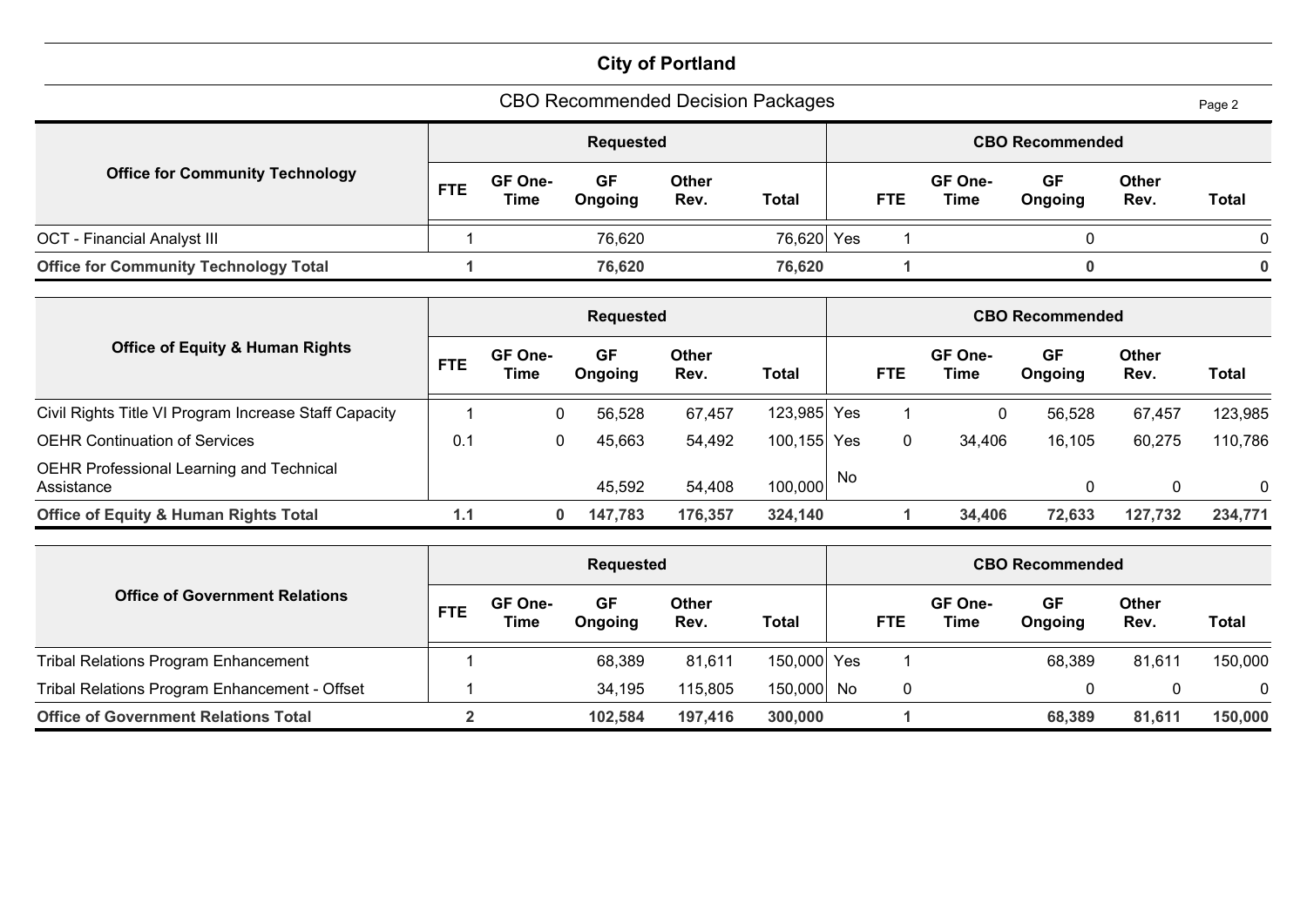|                                                                             |            |                 |                      | <b>CBO Recommended Decision Packages</b> |             |            |                |                 |                        |                      | Page 3       |
|-----------------------------------------------------------------------------|------------|-----------------|----------------------|------------------------------------------|-------------|------------|----------------|-----------------|------------------------|----------------------|--------------|
|                                                                             |            |                 | <b>Requested</b>     |                                          |             |            |                |                 | <b>CBO Recommended</b> |                      |              |
| <b>Office of Management &amp; Finance</b>                                   | <b>FTE</b> | GF One-<br>Time | <b>GF</b><br>Ongoing | <b>Other</b><br>Rev.                     | Total       |            | <b>FTE</b>     | GF One-<br>Time | <b>GF</b><br>Ongoing   | <b>Other</b><br>Rev. | <b>Total</b> |
| CAO - Long Range Facilities Master Plan Phase 2a                            |            | 175,000         |                      |                                          | 175,000 Yes |            |                | 175,000         |                        |                      | 175,000      |
| <b>CityFleet Climate Investments</b>                                        | 2          |                 |                      | 302,000                                  | 302,000     | <b>Yes</b> | $\overline{2}$ |                 |                        | 302,000              | 302,000      |
| Facilities Services Core Operating & Climate<br>Investments                 | 4          | ,100,239        | $\mathbf 0$          | ,086,763                                 | 2,187,002   | Yes        | 4              | 1,100,239       | 0                      | ,086,763             | 2,187,002    |
| Procurement - Clean Air Construction                                        |            |                 | 62,090               | 265,692                                  | 327,782     | <b>Yes</b> |                |                 | 62,090                 | 265,692              | 327,782      |
| Revenue - Maintain Current General Fund Revenue<br><b>Collection Levels</b> | 8          | 428,404         | 753,814              |                                          | 1,182,218   | Yes        | 8              | 1,182,218       | $\mathbf 0$            |                      | 1,182,218    |
| <b>Office of Management &amp; Finance Total</b>                             | 15         | 1,703,643       | 815,904              | 1,654,455                                | 4,174,002   |            | 15             | 2,457,457       | 62,090                 | 1,654,455            | 4,174,002    |

|                                                | <b>Requested</b> |                 |                      |                      |                | <b>CBO Recommended</b> |                |                 |                      |                      |                       |
|------------------------------------------------|------------------|-----------------|----------------------|----------------------|----------------|------------------------|----------------|-----------------|----------------------|----------------------|-----------------------|
| <b>Portland Bureau of Transportation</b>       | <b>FTE</b>       | GF One-<br>Time | <b>GF</b><br>Ongoing | <b>Other</b><br>Rev. | Total          |                        | <b>FTE</b>     | GF One-<br>Time | <b>GF</b><br>Ongoing | <b>Other</b><br>Rev. | <b>Total</b>          |
| <b>ADA-Compliant Corners</b>                   |                  | 3,268,276       |                      |                      | 1,634,138      | Yes                    |                | 1,634,138       |                      |                      | 1,634,138             |
| <b>Climate Mobility Campaign</b>               |                  | 350,000         |                      |                      | 350,000 No     |                        |                | 0               |                      |                      | $\mathbf{0}$          |
| <b>Fixing Our Streets 2</b>                    | $\overline{2}$   |                 |                      | 10,687,500           | 10,687,500 Yes |                        | $\overline{2}$ |                 |                      |                      | 10,687,500 10,687,500 |
| <b>Lighting Portland for Safety</b>            | $\overline{2}$   |                 |                      |                      | 0              | Yes                    | $\overline{2}$ |                 |                      |                      | $\mathbf 0$           |
| NE Cornfoot Paving Project                     |                  | 4,000,000       |                      |                      | 2,000,000 Yes  |                        |                | 2,000,000       |                      |                      | 2,000,000             |
| N Michigan Ave Paving Project                  |                  | 2,000,000       |                      |                      | 1,000,000 Yes  |                        |                | 1,000,000       |                      |                      | 1,000,000             |
| SE Foster Signals and Lighting Upgrades        |                  | 2,000,000       |                      |                      | 1,000,000 Yes  |                        |                | 1,000,000       |                      |                      | 1,000,000             |
| W Burnside Signal Upgrades                     |                  | 4,000,000       |                      |                      | 2,000,000 Yes  |                        |                | 2,000,000       |                      |                      | 2,000,000             |
| <b>Portland Bureau of Transportation Total</b> |                  | 4 15,618,276    |                      | 10.687.500           | 18,671,638     |                        | 4              | 7,634,138       |                      |                      | 10,687,500 18,321,638 |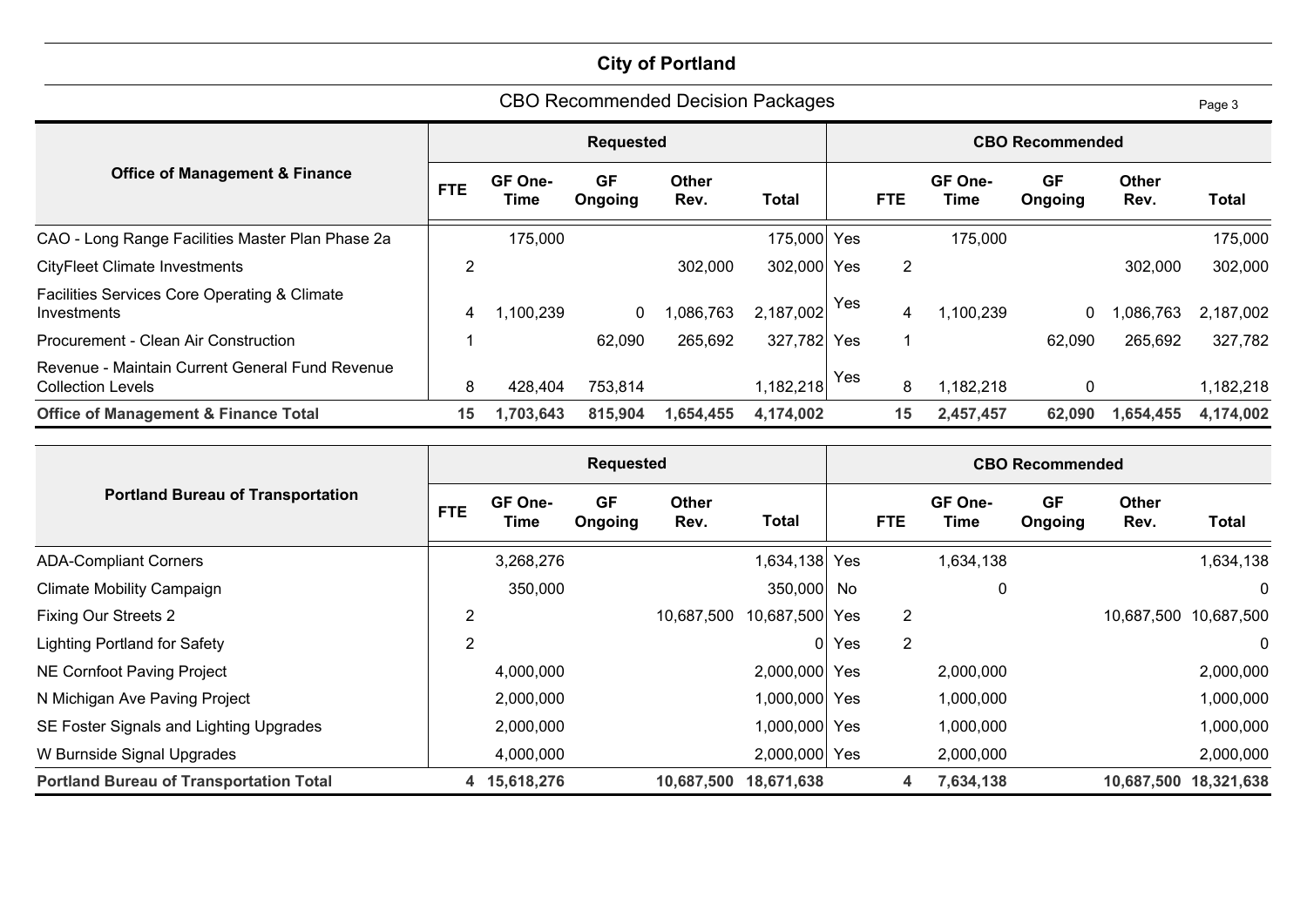| CBO Recommended Decision Packages<br>Page 4                     |                        |                 |                      |                      |       |         |            |                 |                        |                      |       |  |
|-----------------------------------------------------------------|------------------------|-----------------|----------------------|----------------------|-------|---------|------------|-----------------|------------------------|----------------------|-------|--|
|                                                                 |                        |                 | <b>Requested</b>     |                      |       |         |            |                 | <b>CBO Recommended</b> |                      |       |  |
| <b>Portland Fire &amp; Rescue</b>                               | <b>FTE</b>             | GF One-<br>Time | <b>GF</b><br>Ongoing | <b>Other</b><br>Rev. | Total |         | <b>FTE</b> | GF One-<br>Time | <b>GF</b><br>Ongoing   | <b>Other</b><br>Rev. | Total |  |
| FR Capital Set Aside Request Emergency Generator<br>Replacement |                        | 375,000         | 375,000              | Yes<br>375,000       |       |         |            |                 | 375,000                |                      |       |  |
| FR Capital Set Aside Request LED Lighting Efficiency<br>Upgrade |                        | 100,000         | 100,000              | Yes                  |       |         | 100,000    |                 |                        |                      |       |  |
| FR Capital Set Aside Request Roof Replacement                   |                        | 150,000         | 150,000 Yes          |                      |       | 150,000 |            |                 | 150,000                |                      |       |  |
| FR Capital Set Aside Request Training Grounds<br>Repaving       | 580,000<br>580,000     |                 |                      |                      |       |         | No<br>0    |                 |                        |                      |       |  |
| <b>Portland Fire &amp; Rescue Total</b>                         | 1,205,000<br>1,205,000 |                 |                      |                      |       |         | 625,000    |                 |                        |                      |       |  |

|                                                                                 | <b>Requested</b> |                 |                      |                      |            | <b>CBO Recommended</b> |            |                        |                      |                      |              |
|---------------------------------------------------------------------------------|------------------|-----------------|----------------------|----------------------|------------|------------------------|------------|------------------------|----------------------|----------------------|--------------|
| <b>Portland Housing Bureau</b>                                                  | <b>FTE</b>       | GF One-<br>Time | <b>GF</b><br>Ongoing | <b>Other</b><br>Rev. | Total      |                        | <b>FTE</b> | GF One-<br><b>Time</b> | <b>GF</b><br>Ongoing | <b>Other</b><br>Rev. | <b>Total</b> |
| <b>Community Development Mitigating Displacement</b>                            |                  | 650,000         |                      |                      | 650,000 No |                        |            | 0                      |                      |                      | 0            |
| JOHS Alternative Shelter Operations and<br><b>Transgender Specific Services</b> |                  | 0               | 750,000              |                      | 750,000    | No.                    |            | 0                      | 0                    |                      | 0            |
| JOHS Community Engagement Specialist Position                                   |                  |                 | 70,000               |                      | 70,000 No  |                        |            |                        | 0                    |                      | 0            |
| JOHS Emergency Shelter Strategic Capital<br>Investment (One-Time-Only)          |                  | 2,200,000       |                      |                      | 2,200,000  | No                     |            | 0                      |                      |                      | $\mathbf{0}$ |
| JOHS Ongoing Services Funded with One-Time-Only<br>Funding                      |                  | 7,146,765       |                      |                      | 7,146,765  | Yes                    |            | 7,146,765              |                      |                      | 7,146,765    |
| Joint Communications PIO                                                        |                  | 131,000         |                      |                      | 131,000 No |                        |            | 0                      |                      |                      | $\mathbf 0$  |
| <b>Portland Housing Bureau Total</b>                                            |                  | 10,127,765      | 820,000              |                      | 10,947,765 |                        |            | 7,146,765              | $\bf{0}$             |                      | 7,146,765    |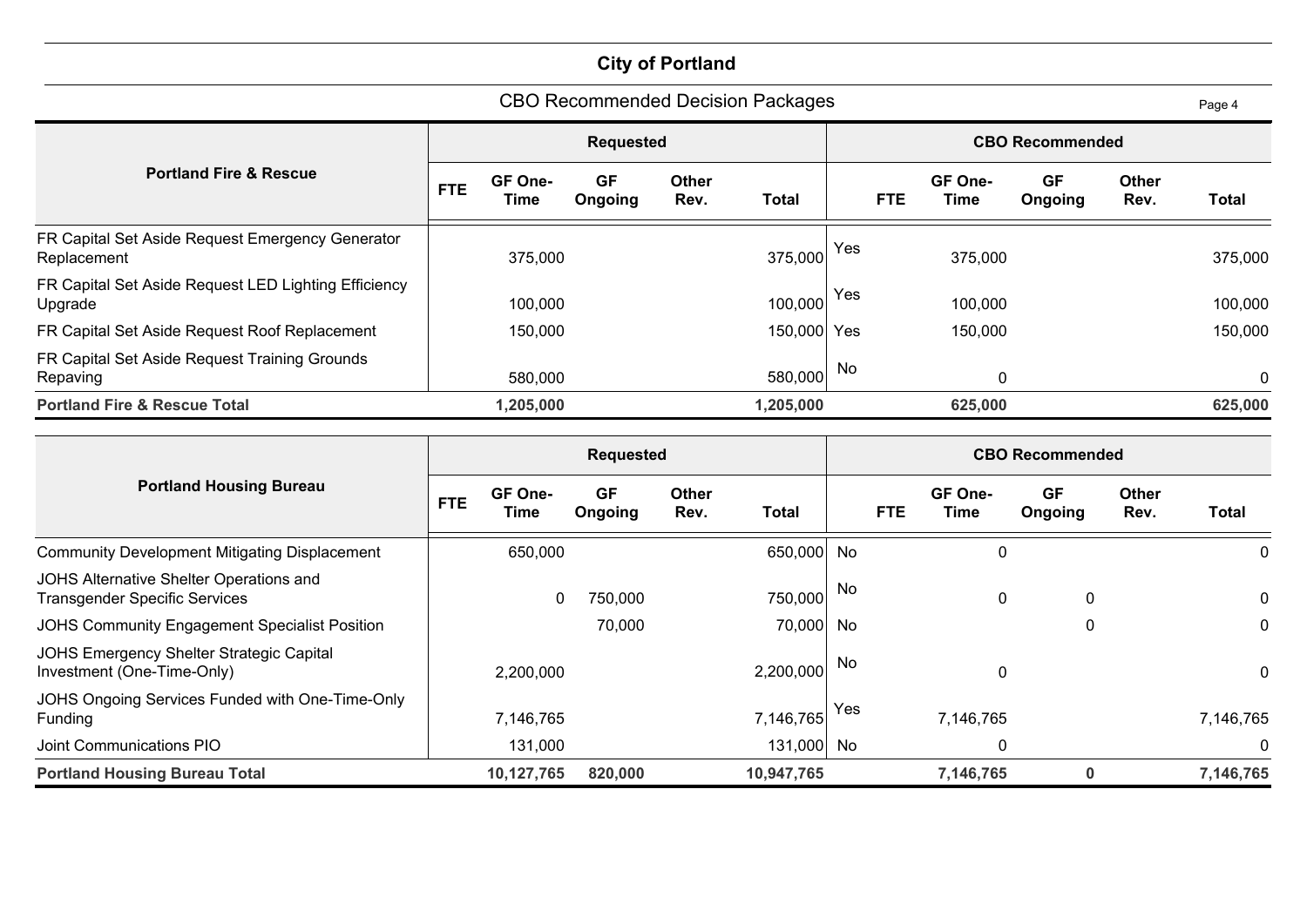|                                                          |              |                 |                      |                      | <b>CBO Recommended Decision Packages</b> |     |                |                 |                        |                      | Page 5       |
|----------------------------------------------------------|--------------|-----------------|----------------------|----------------------|------------------------------------------|-----|----------------|-----------------|------------------------|----------------------|--------------|
|                                                          |              |                 | <b>Requested</b>     |                      |                                          |     |                |                 | <b>CBO Recommended</b> |                      |              |
| <b>Portland Parks &amp; Recreation</b>                   | <b>FTE</b>   | GF One-<br>Time | <b>GF</b><br>Ongoing | <b>Other</b><br>Rev. | Total                                    |     | <b>FTE</b>     | GF One-<br>Time | <b>GF</b><br>Ongoing   | <b>Other</b><br>Rev. | <b>Total</b> |
| Cap Set Aside - Energy Savings Performance<br>Contract   |              | 6,700,000       |                      | 0                    | 6,700,000                                | Yes |                | 6,700,000       |                        | 0                    | 6,700,000    |
| Cap Set Aside-Replace Work Order System                  |              | 550,000         |                      |                      | 550,000                                  | Yes |                | 550,000         |                        |                      | 550,000      |
| Cap Set Aside - Stearns Canyon Stairs                    |              | 750,000         | $\mathbf 0$          |                      | 750,000                                  | Yes |                | 750,000         | 0                      |                      | 750,000      |
| Major Maintenance                                        |              |                 | 500,000              |                      | 500,000                                  | Yes |                |                 | 500,000                |                      | 500,000      |
| Major Maintenance - 50%                                  |              |                 | 250,000              | $\mathbf 0$          | 250,000                                  | No  |                |                 | $\mathbf 0$            | $\mathbf{0}$         | 0            |
| Operations and Maintenance of New Assets                 |              | 0               | 707,431              |                      | 707,431                                  | Yes |                | $-45,857$       | 707,431                |                      | 661,574      |
| Operations and Maintenance of New Assets - 50%<br>offset |              |                 | 353,716              |                      | 353,716                                  | No. |                |                 | $\mathbf 0$            |                      | $\mathbf 0$  |
| Peninsula-1 Operations Support                           |              |                 |                      |                      | $\Omega$                                 | Yes |                |                 |                        |                      | 0            |
| <b>Recreation Marketing Position</b>                     |              |                 |                      |                      | 0                                        | Yes |                |                 |                        |                      | $\mathbf{0}$ |
| <b>Sustainable Future Position</b>                       |              | 358,648         |                      |                      | 358,648                                  | Yes |                | 358,648         |                        |                      | 358,648      |
| <b>Portland Parks &amp; Recreation Total</b>             | $\mathbf{2}$ |                 | 8,358,648 1,811,147  |                      | 0 10,169,795                             |     | $\overline{2}$ | 8,312,791       | 1,207,431              | 0                    | 9,520,222    |

|                                                                      |            |                 | <b>Requested</b>     |               |           | <b>CBO Recommended</b> |                 |                      |                      |         |
|----------------------------------------------------------------------|------------|-----------------|----------------------|---------------|-----------|------------------------|-----------------|----------------------|----------------------|---------|
| <b>Portland Water Bureau</b>                                         | <b>FTE</b> | GF One-<br>Time | <b>GF</b><br>Ongoing | Other<br>Rev. | Total     | <b>FTE</b>             | GF One-<br>Time | <b>GF</b><br>Ongoing | <b>Other</b><br>Rev. | Total   |
| Water Capital Set Aside Request - ADA Barrier<br>Removal 5 Year Plan |            | 3,015,454       | 0                    | 268,607       | 1,776,334 | Yes                    | 370,880         |                      | 268,607              | 639,487 |
| <b>Portland Water Bureau Total</b>                                   |            | 3,015,454       | 0                    | 268,607       | 1,776,334 |                        | 370,880         | 0                    | 268,607              | 639,487 |